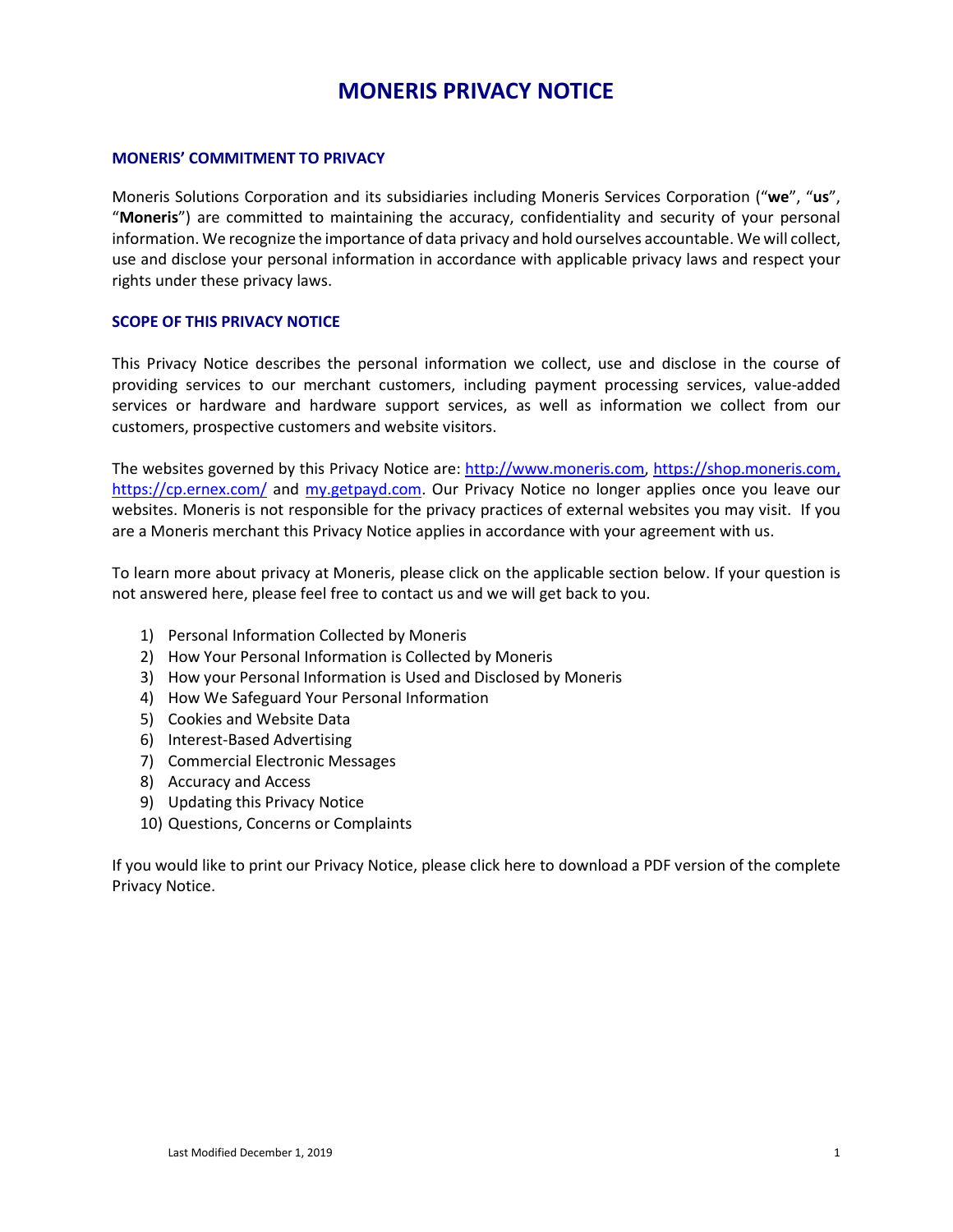#### **PERSONAL INFORMATION COLLECTED BY MONERIS**

Moneris may collect the following types of personal information from our merchant customers to open and administer a merchant account: name, role, financial information, postal address, email address, telephone number, birth date, banking information and/or information obtained from references. We may also obtain consent to collect personal and credit information from a credit reporting agency (including credit score). If you choose to provide us with your SIN, we use it to accurately identify you with the credit reporting agency. In limited circumstances, we may ask for your driver's license for credit adjudication or fraud verification purposes. To maintain quality customer service, calls to any of our customer service lines may be recorded as a part of our random call recording quality assurance program.

We also collect additional information from visitors to our websites, as described under "Cookies and Website Data" below.

If you are filling in a Code of Conduct inquiry or you are contacting us online, you will be asked to provide your name and contact information so that we can respond to your inquiry or request.

Providing us with your personal information is always your choice. However, your decision to withhold particular details may limit our ability to provide you with our products, services or information that you request. If we are unable to accommodate your request based on the information that has been provided to us, we may ask for additional details in order to identify other ways to be of assistance.

#### **HOW YOUR PERSONAL INFORMATION IS COLLECTED BY MONERIS**

Moneris obtains personal information in several ways:

- online through our websites, by email, in person or by phone, such as when you complete our application, adjudication and onboarding process;
- if you are a merchant, from other third parties, such as credit reporting agencies, financial institutions and from references provided by you; and/or
- from our merchant clients, in circumstances where we provide services on behalf of our merchant clients.

# **HOW YOUR PERSONAL INFORMATION IS USED AND DISCLOSED BY MONERIS**

We use your personal information for its intended, specific and authorized purposes and for the purposes set out below:

- to provide you with the products, solutions and services you have requested;
- to provide products, services or solutions on behalf of our merchant clients, including hosted payment solutions;
- if you are a merchant, to determine your financial situation by collecting credit and related financial information from credit reporting agencies, financial institutions and from references provided by you;
- to facilitate the provision of our services by sharing personal information with our third party service providers located in Canada, the United States or other jurisdictions to provide services on our behalf, such as hosting, billing, analytics, customer service, fraud protection and content management tools, as well as to credit and debit card issuers, credit and debit card associations, credit agencies and similar parties connected to credit or debit card services;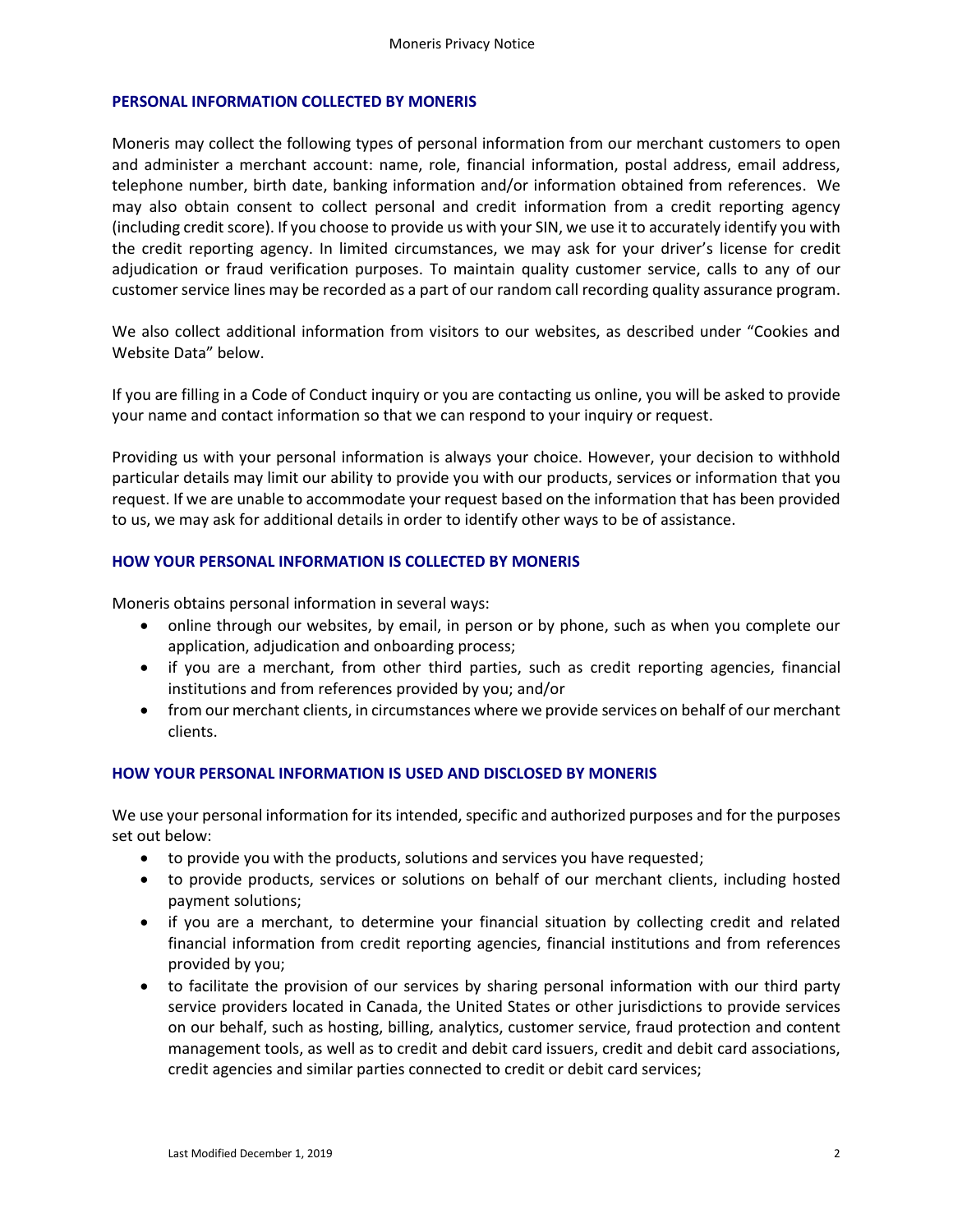- for reporting purposes and for security measures under credit or debit card association rules or regulations your personal information may be shared with credit and debit card issuers (VISA, MasterCard, Interac, etc.), financial institutions or other credit or debit card related entities;
- to communicate with you, to effectively provide the services you have requested and to safeguard your interests;
- to detect and investigate potentially fraudulent or questionable activities regarding your merchant account(s) or use of our services;
- to respond to customer inquiries;
- to offer you additional products, services and solutions we believe you might be interested in, which may include sharing information with banks or other third parties with your authorization;
- to maintain quality customer service; ; and/or
- to comply with applicable laws and/or regulations and as otherwise required or permitted by applicable laws and/or regulations, including anti-money laundering laws and card brand rules and regulations, which may include disclosure pursuant to a lawful access request by Canadian, US or other law enforcement and governmental authorities.

In providing the above noted services to you, your personal information may be stored, accessed, or used in a country outside of Canada (including the United States or the Philippines) by Moneris or its service providers, for any of the purposes identified above. Where personal information is located outside of Canada, it is subject to the laws of that jurisdiction, which may differ from those in your jurisdiction. Any personal information transferred to another jurisdiction will be subject to law enforcement and national security authorities in that jurisdiction. Subject to these laws, Moneris will use reasonable measures to maintain protections of your personal information that are equivalent to those that apply in Canada. By providing Moneris with your personal information, you are consenting to such cross-border transfers (including to the United States or the Philippines) for any of the purposes set out above.

# Merchant Customer Privacy Practices:

We process personal information, such as payment card data, on behalf of our merchant customers. In these circumstances, we rely on our merchant customers to ensure that they have all necessary authority and consent under applicable privacy laws to provide personal information to us and for us to provide the services on their behalf and for otherwise complying with privacy laws. Please refer to the privacy policy of the merchant you are dealing with for more information about their privacy practices, including any cookie or similar technology usage.

#### **HOW WE SAFEGUARD YOUR PERSONAL INFORMATION**

We take the security and confidentiality of personal information very seriously. We have implemented physical, technical and administrative safeguards and comply with industry security standards (including Payment Card Industry Data Security Standards) designed to ensure that personal information is protected against unauthorized access, disclosure, inappropriate alteration or misuse. Our security practices are reviewed on a periodic basis and we routinely employ the latest technologies designed to protect the confidentiality and privacy of personal information.

#### **COOKIES AND WEBSITE DATA**

In general, you can visit the Moneris websites without telling us who you are or submitting any information about who you are. We collect the IP (Internet protocol) addresses of all visitors to our websites and other related information such as page requests, browser type, operating system and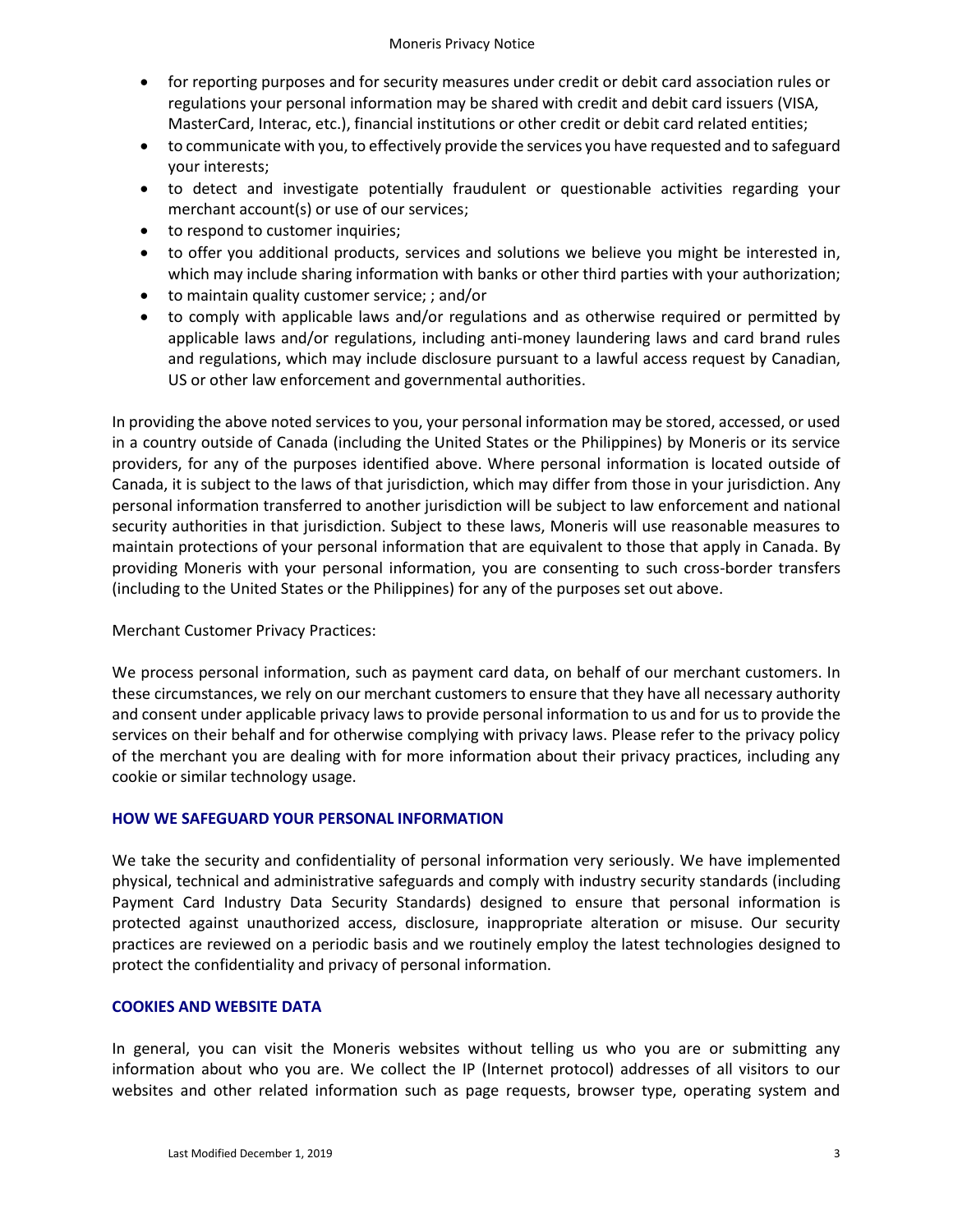#### Moneris Privacy Notice

average time spent on our website. We use this information to help us understand our website activity and to monitor and improve our websites.

Cookies, web beacons, pixel tags or other technologies may be used by Moneris on the websites governed by this Privacy Notice and on Moneris hosted payment solutions (including PAYD Pro Plus®). A cookie is a tiny element of data that our websites send to a user's browser, which may then be stored on the user's hard drive so that we can recognize the user's computer or device when they return. . Some of the cookies are set by us and others are set by third parties who deliver services on our behalf.

We use cookies for the following purposes:

- **Strictly necessary cookies.** These are cookies that are required for the operation of our websites. They include, for example, cookies that enable you to log into secure areas of our website.
- **Functionality cookies.** These cookies are used to recognize you when you return to our websites. This enables us to customize your online experience (for example, by remembering your choice of language or region).
- **Analytical cookies.** We may use a third party such as Google Analytics to help us gather and analyze information about the areas visited on the websites (for example, the pages most read, time spent, search terms and other engagement data) in order to evaluate and improve the user experience and the websites. For more information or to opt-out from using the Google Analytics opt-out browser add-on, see "How Google uses data when you use our partners' sites or apps".
- **Advertising cookies.** These cookies help us make the advertising displayed to you more relevant to your interests and to help us measure the effectiveness of our advertising on other websites. Please see "Interest-Based Advertising / Advertising Cookies" below for more information with respect to our use of advertising cookies and your choices.
- **Offlinx cookies**. Our Offlinx<sup>®</sup> analytics solution is designed to help merchants measure the impact of digital marketing campaigns on in-store and offline sales. Using proprietary privacy-sensitive technology, Moneris uses pixel tags and a cookie to collect information about visits to a merchant's website (such as the channel or campaign information, through the URL address of the current and previous web page, and IP address) and to connect a user's browser to tokenized card numbers. Offlinx® does not collect name, address, e-mail address, IMEI number, location history or full web browsing history of the device owner, and the Offlinx® solution is not used to send targeted advertising. Merchants receive Offlinx® analytics reports in aggregated form (i.e. they do not contain any identifiable information about a website visitor). You may opt-out of the Offlinx® cookie on participating merchants' websites by disabling cookies in your browser.
- **Other cookies.** We, or our third parties, may also use cookies when you sign up for risk management tools, such as Kount®, or other add-on services offered by Moneris.

You can choose not to accept cookies by adjusting your browser settings. Certain technologies, like pixel tags, may continue to function even if you turn off cookies in your browser. However, if you choose not to accept cookies, some areas of the websites or our services may not function properly or optimally. If you would like to learn more about how to set your cookie options, please refer to your browser's documentation or online help for instructions.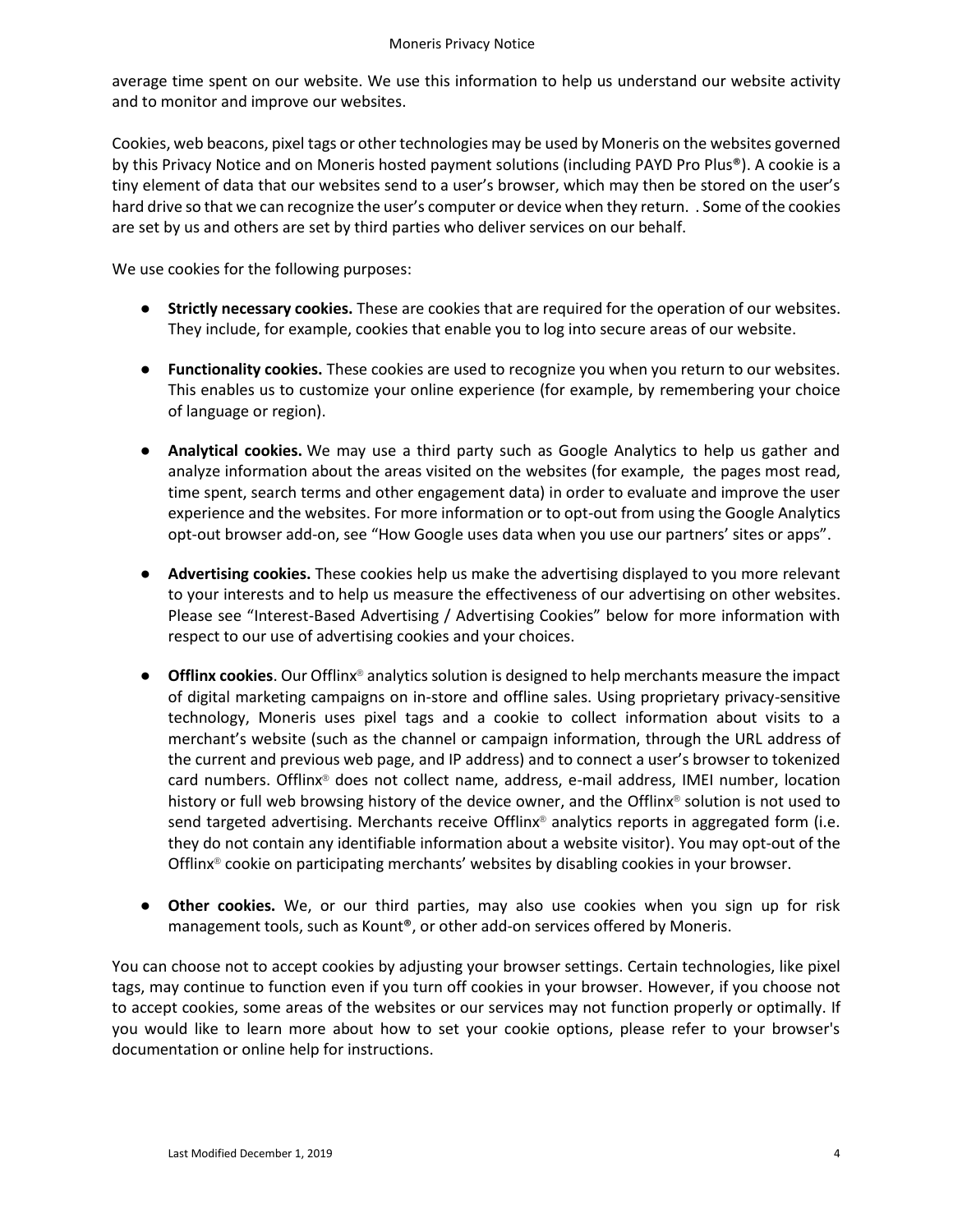#### **INTEREST-BASED ADVERTISING**

We work with third parties such as ad networks and other advertising companies that use their own technologies (including cookies and pixel tags) on our website and other websites in order to provide you with tailored advertisements across the Internet. This is a common marketing practice referred to as interest-based or online behavioural advertising. These companies may collect information about your activity on our websites and third-party websites (such as web pages you visit and your interaction with our advertising and other communications) and use this information to make predictions about your preferences and deliver ads that are more relevant to you on third party websites (including on social media platforms). This information may also be used to evaluate our online advertising campaigns.

Opting-Out of Interest-Based Advertising:

For more information about interest-based advertising on your desktop or mobile browser and to understand your options, including how you can opt-out of receiving interest-based ads from third-party advertising companies participating in the Digital Advertising Alliance of Canada (DAAC) Self-Regulatory Program for Online Interest-Based Advertising, please visit the DAAC website at [http://youradchoices.ca/choices.](http://youradchoices.ca/choices)

Important Notes About your Opt-Out:

- If you opt-out of interest-based advertising by a third party, these technologies may still collect data for other purposes including analytics and you will still see ads from us across the Internet, but the ads will not be targeted based on behavioural information about you and may therefore be less relevant to you and your interests.
- Interest-based advertising opt-outs work by saving cookies in your browser that tell the various ad partners that you have opted-out. Because cookies are generally browser-specific, your choice will only apply to the web browser from which you opt-out. You must opt-out from each web browser from which you do not want interest-based advertising (and this may involve different devices, if you use more than one).
- If you delete or clear your browser's cookies, you will need to opt-out again.

#### **COMMERCIAL ELECTRONIC MESSAGES**

Moneris may send you electronic messages (such as emails) related to business tips, news, offers and information regarding products and services. If you prefer not to receive these types of electronic messages you may opt-out by clicking the "Unsubscribe" link contained in any such message or you can click here.

**Important**: When you unsubscribe, your electronic address will be removed from future commercial messages. However, Moneris will continue to use your electronic address to communicate with you in certain circumstances, including with respect to any agreement or arrangements you have with Moneris, the provision of service-related information, and to facilitate or complete arrangements with Moneris.